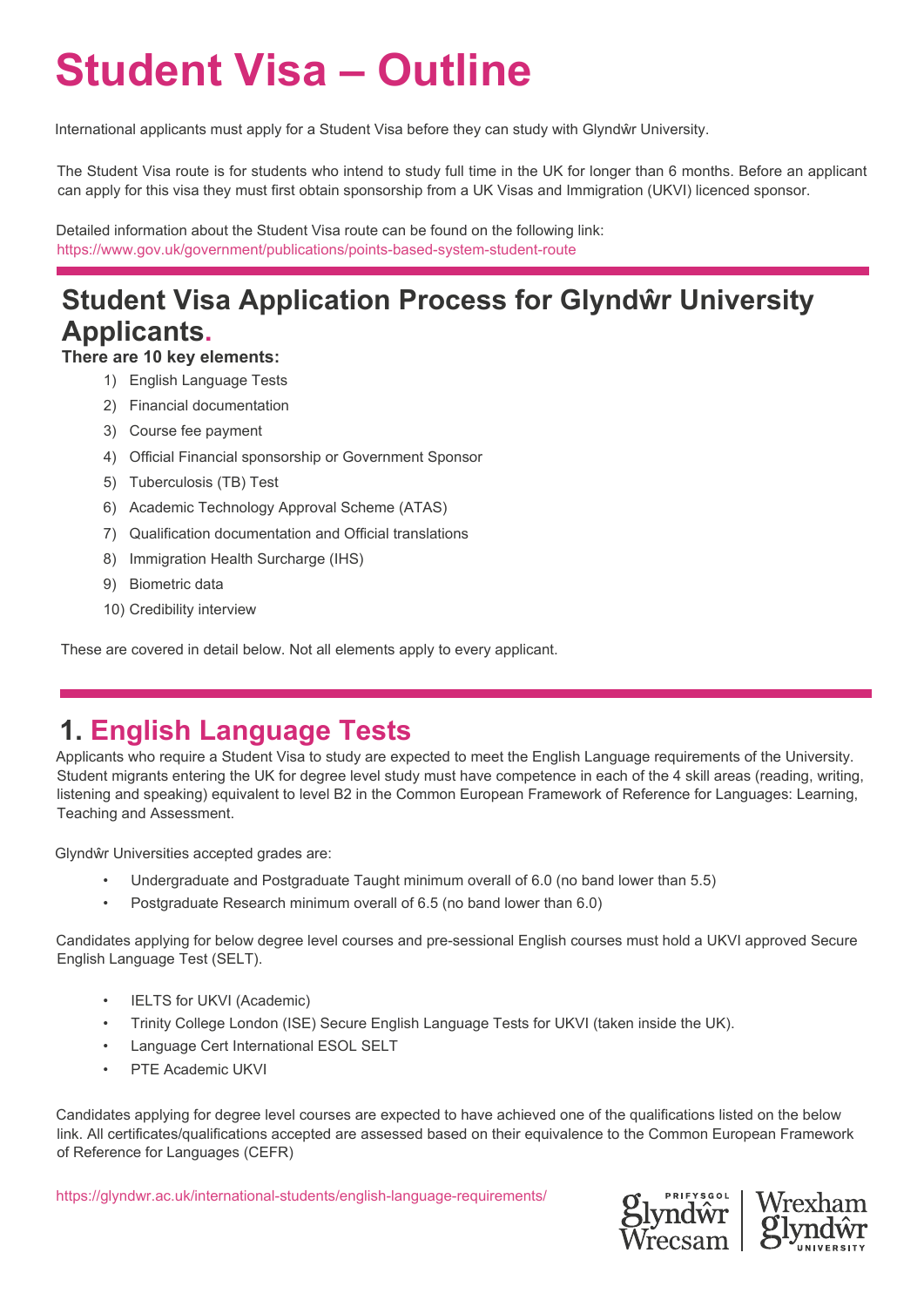There are some exemptions to this rule, these are applicants who have completed a degree in the UK within the 5 years prior to the course start date, applicants from a majority English speaking country, or applicants who have completed a degree in a majority English speaking country (as per Student Visa policy guidance).

#### [https://www.gov.uk/government/publications/](https://www.gov.uk/government/publications/points-based-system-student-route)points-based-system-student-route

Applicants must provide their English certificate with their visa application. It is important to note that there are frequent changes to the UK Government guidelines and regulations. These changes may affect the English language requirements needed to apply for a Student Visa. It is important to read and understand the UKVI rules.

#### **2. Financial documentation** (i) Proof of adequate funds

When submitting an application for a Student Visa, applicants must be able to evidence that they have the required maintenance funds as per the UKVI policy guidance.

Applicants must show they have a minimum of £1,023 per month for a maximum of 9 months = £9,207.

For example;

- An applicant who will be coming to the UK for a three year course will only be required to show £9,207  $(9 \times \text{\pounds}1,023 = \text{\pounds}9,207)$
- An applicant who will be studying for 7 months in the UK will need to show £7,161. (7 x £1,023 = £7,161)
- (ii) Allowance for currency fluctuation

If the account is not in UK pounds sterling, it is important to add an allowance for currency fluctuations. The UKVI will accept funds held in any currency. If the account is not in British Pounds (GBP), they will convert an applicant's available funds into GBP using the exchange rate given by the OANDA Currency Converter (https://www.oanda.com/currency/converter/).

The UKVI will use the exchange rate from the day that a visa application is submitted to them, when depositing money applicants must be aware that the exchange rate can fluctuate. After converting to GBP, applicants may have less money available on the visa application date than originally expected.

#### (iii) Documentation criteria

The documentation provided as evidence of maintenance must be no longer than 31 days old and must show the required amount has been in the account for a minimum of 28 days.

The bank/building society must be a UKVI approved financial institution. The document must show the applicant's full name or parent/legal guardian's name, the account number, the financial institutions name and logo and the amount of money available.

When using an account in the name of a parent/legal guardian evidence must also be provided to show the applicant is related to them, this can be a birth certificate, certificate of adoption or a court document naming the applicants legal guardian. The applicant must also provide a document from their parent/legal guardian which shows they have given the applicant their permission to use their money.

Applicants are required to provide this documentation to Glyndŵr University before a CAS will be issued. Once financial documents have been approved by the University the money held in the account should not for any reason be used until a decision has been reached on their visa application.

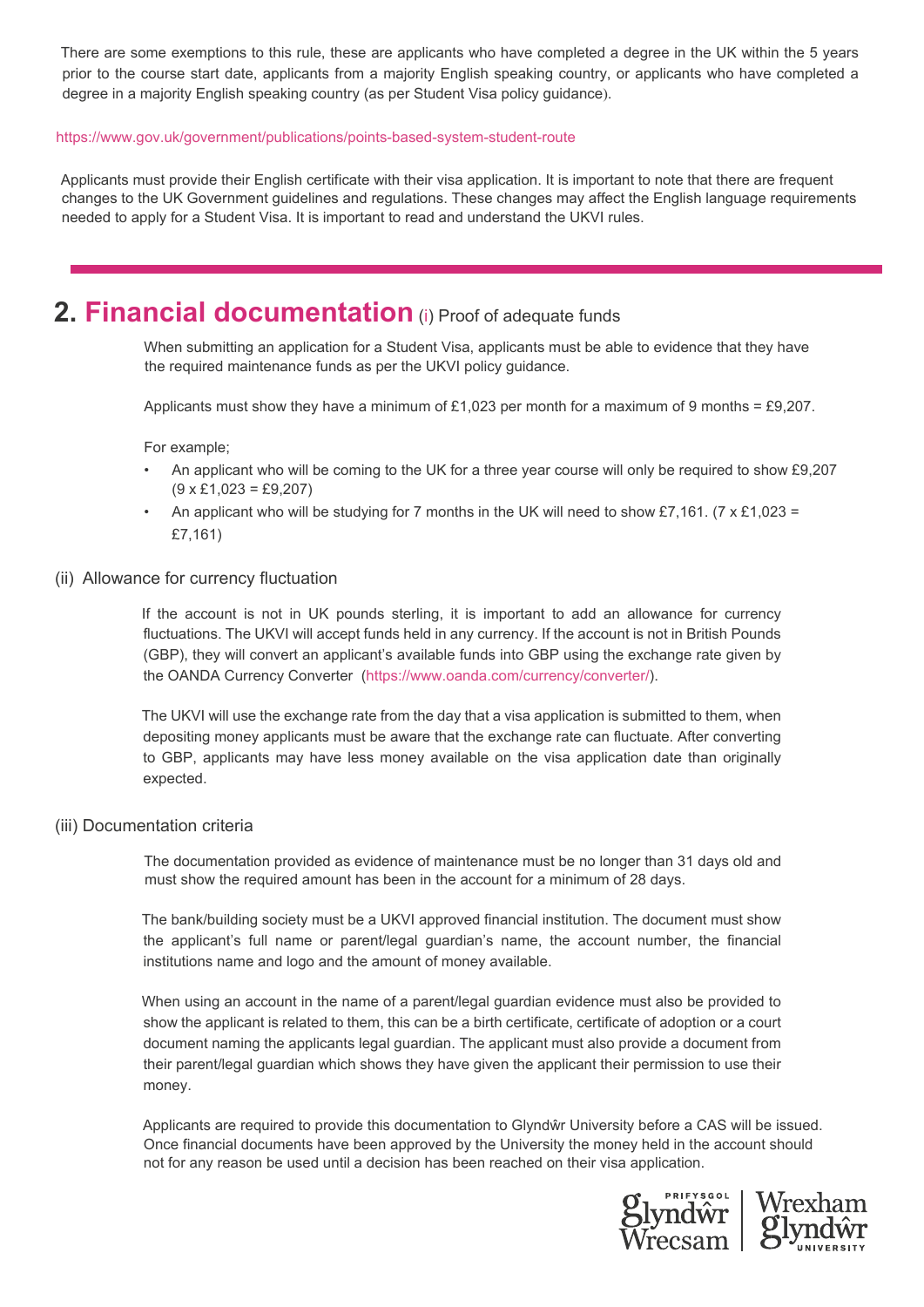#### **3. Course fee payment**

After an applicant is issued with an Unconditional Offer letter to study at Glyndŵr University they will be expected to pay the minimum deposit amount stated on this letter towards their course fees .Course fees will need to clear in the University's account before a CAS document can be issued.

You are expected to provide documentation that proves you have the remaining course fees available to you, this is in addition to the money you are expected to show for Maintenance as per '2. Financial Documentation' above. The remaining course fees will be expected to be paid as per the terms and conditions of your offer.

Payment of these fees must not be taken from the account approved by the University for Maintenance unless there is enough money to show both maintenance and course fees.

#### **4. Official Financial sponsorship or Government Sponsor**

In some cases applicants may have received financial sponsorship to cover some or all of their course fees and/or living costs. As evidence of sponsorship the applicant must provide a letter showing confirmation from their official financial sponsor on official letter-headed paper or stationery of the organisation which must have the official organisation stamp, the letter must show:

- The applicants full name
- The name and contact details of the official financial sponsor
- The date of the letter
- The length of the sponsorship
- The amount of money the sponsor is giving to the applicant or a statement that confirms the official sponsor will cover all of the applicant's fees and/or living costs.

This document would need to be submitted to the University before a CAS document could be issued to ensure it meets the UKVI requirements.

#### **5. Tuberculosis (TB) Test**

Applicants from designated countries will need to present a tuberculosis (TB) test certificate as part of their application. Applicants should visit the following link to check if this applies to them.

https://www.gov.uk/tb-test-visa/countries-where-you-need-a-tb-testto-enter-the-uk

### **6. Academic Technology Approval Scheme (ATAS)**

Applicants studying on certain science and technology courses will be required to submit an ATAS certificate with their visa application. Applicants are informed if ATAS is required on their conditional offer letter. It can take up to 4-6 weeks to receive a decision on ATAS. It is important that applicants submit their ATAS application at least a month before they intend to apply for their visa.

#### **7. Confirmation of Studies (CAS) document**

This document is key to an applicant's visa application, without this document as evidence of sponsorship visa applications will be rejected by the UKVI. Glyndŵr University will only issue the CAS document to an applicant once they are happy that all of the UKVI requirements are met and they are satisfied the applicant is genuine and eligible to study.